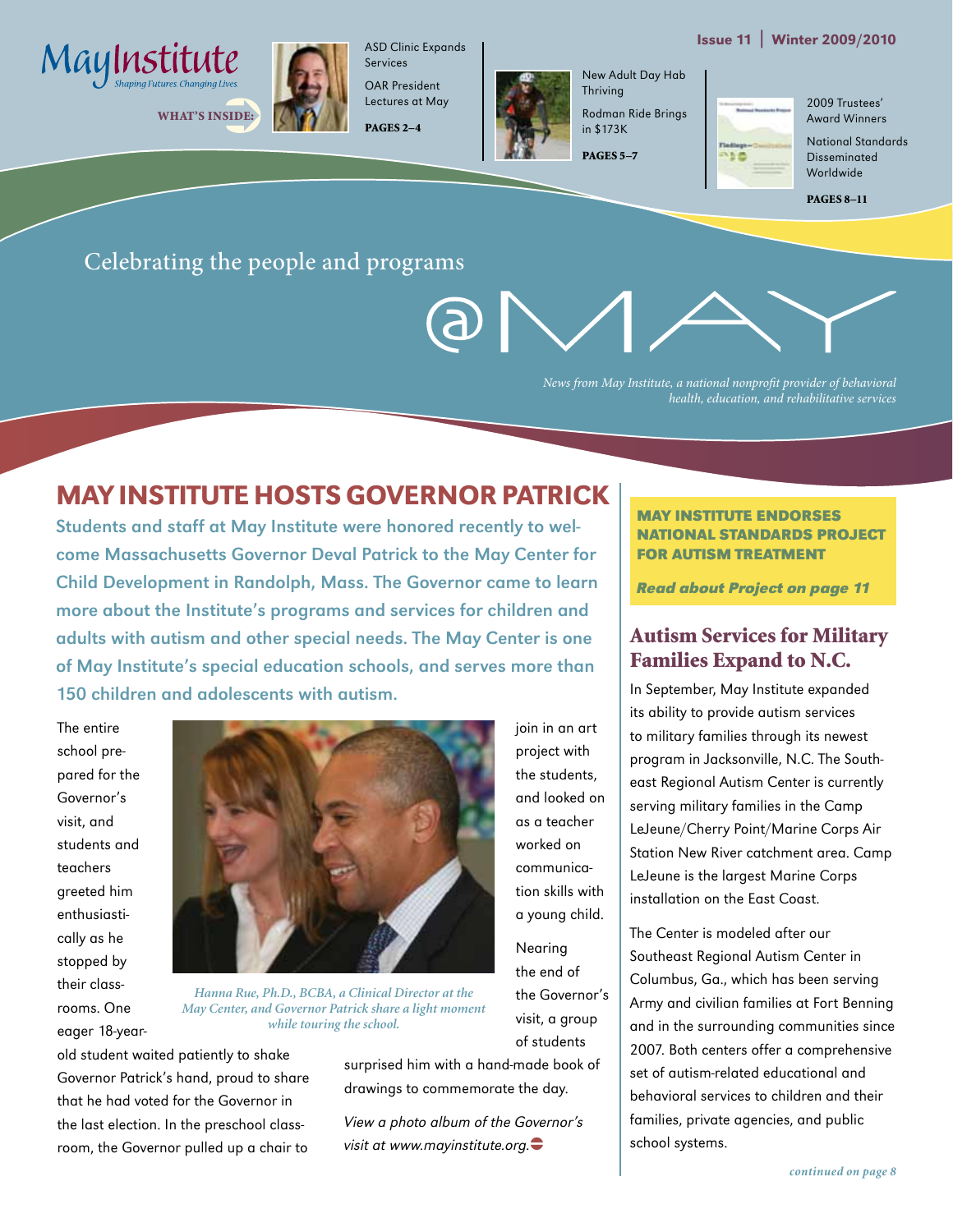## **Letter from our PRESIDENT**



Dear friends,

As we witness the aftermath of the devastation in Haiti, we are reminded of the importance of reaching out to and supporting those in need. We extend our deepest condolences to our friends, colleagues, and fellow staff members who were directly impacted by the earthquake. In the midst of the overwhelming need, it is moving to see the tremendous spirit of generosity that exists in the world and in our own communities close to home.

We are fortunate at May Institute to be the beneficiary of that spirit of generosity, supported as we are by a far-reaching network of friends, donors, foundations, and corporate sponsors. That community contributed more than one million dollars in 2009 in support of our work with children and adults with a wide range of special needs. In this unsettled economic environment, it is more important than ever

to honor all of you who have helped make our work possible.

As we turn our attention to the year ahead, we are focused on continuing to make a substantial impact on the lives of the individuals we serve. We will accomplish that goal by ensuring that our programs across the country are providing exceptional care, and by responding specifically to targeted areas of need.

The dire need for autism-related services in the military led us to open a second Southeast Regional Autism Center. This one is in North Carolina, in close proximity to the Camp LeJeune Marine Corps installation. It is modeled after our Center in Georgia, now beginning its third year of serving Army families at Fort Benning and the surrounding communities.

In Massachusetts, we are increasing our capacity to serve the growing population of adults with autism and related disabilities. Our newest Adult Day Habilitation program is already serving dozens of young men and women, offering daily opportunities for those individuals to develop critical skills and build important relationships.

As the number of children with autism spectrum disorders (ASD) increases, so does the need for comprehensive therapeutic and support services for those children and their families. In response to that need, we have joined forces with the National Autism Center and expanded its diagnostic clinic into a full-service ASD Clinic. We are now able to provide support for a wide range of issues which often arise after a diagnosis.

I invite you to explore this issue of *@May* and learn more about the many achievements of our programs and staff members across the country. Along with you, they are united in the common goal of significantly improving the lives of the children and adults in our care.

Warm regards,

Christian

Walter P. Christian, Ph.D., ABPP President and CEO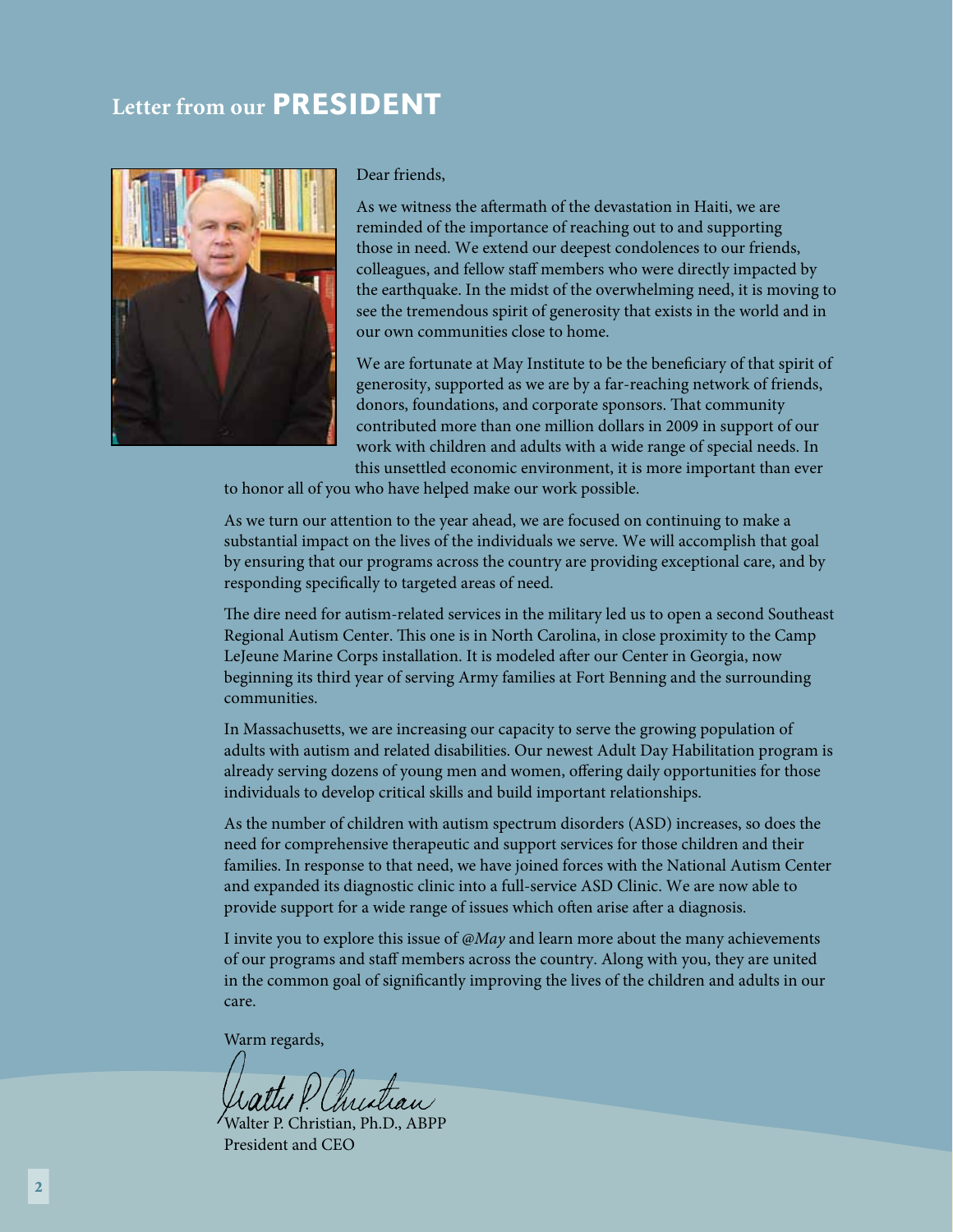## ASD Clinic Expands Services

**The Autism Spectrum Disorders (ASD) Clinic in Randolph, Mass., a program of May Institute and the National Autism Center, has recently expanded its offerings to include a broad range of therapeutic and support services.**

Under the direction of Lauren Solotar, Ph.D., Chief Clinical Officer and Senior Vice President for May Institute, the Clinic provides diagnostic evaluations to children and adolescents with ASD, and parent training for their families. It also offers therapeutic and support services, including group and one-on-one counseling to help families adjust to an ASD diagnosis and manage stress.

The Clinic continues to provide diagnostic assessment services for individuals ages 18 months to 21 years to evaluate for ASD and other developmental disabilities. Children who come to the Clinic are assessed by child psychologists who use standardized measures, including the Autism Diagnostic Observation Schedule (ADOS), to evaluate developmental, cognitive, and behavioral functioning.



*(l-r) Drs. Lauren Solotar and Laura Fisher discuss the ASD Clinic's new programs and services.*

"Our clinicians specialize in helping families cope with an array of issues, such as stress, grief, depression, anxiety, guilt, marital distress, and sibling issues that often arise following a diagnosis," says Solotar. "We help families develop essential skills that will enable them to provide support and advocacy for their children. Our Positive Steps for Kids program helps children with ASD learn the social skills they need to make friends and have successful community experiences."

"Our comprehensive evaluation and assessments usually take six weeks to schedule and complete, which is much faster than most other diagnostic clinics," says Laura Fisher, Psy.D., Director of the ASD Clinic. "Following the testing, we provide families with a one-hour feedback appointment during which we review results, offer diagnostic opinions, and discuss treatment recommendations outlined in our detailed report." $\bullet$ 

## **NEWS** notable

- In its "Viewpoints From Across the State" section, The Provider magazine, the publication of the Massachusetts Council of Human Service Providers, published a commentary entitled, "Correctly Diagnosing Autism Early More Important Than Ever," authored by Walter P. Christian, Ph.D., ABPP, President and CEO of May Institute.
- May Institute was included in the Boston Business Journal's annual listing of the area's largest nonprofits.
- **Exceptional Parent magazine featured** an in-depth article authored by May Institute's Melissa Chevalier, M.S., BCBA, (Program Director for May Institute's Southeast Regional Autism Center in Columbus, Ga.) and Patricia Ladew, B.S., Senior Writer, in the Military Section of the December edition. The article, "Survival Guide for Families: Meeting the Special Needs of Children with Autism and Their Typically Developing Siblings," highlights the success of a military family served through our Center in Columbus, Ga.
- **Jean McDonald**, B.S., Director of Training at May Institute, was featured in the Mass High Tech article, "Corporate Training Gets Lesson From Online Education Tech." In the article, McDonald discussed how the Institute is integrating online and distance learning technology into its comprehensive employee training curriculum.
- The West Springfield Republican published the column, "Help Kids with Autism Enjoy, Cope with Holidays," authored by Shannon Kay, Ph.D., BCBA-D, Director of the May Center for Child Development school in West Springfield, Mass.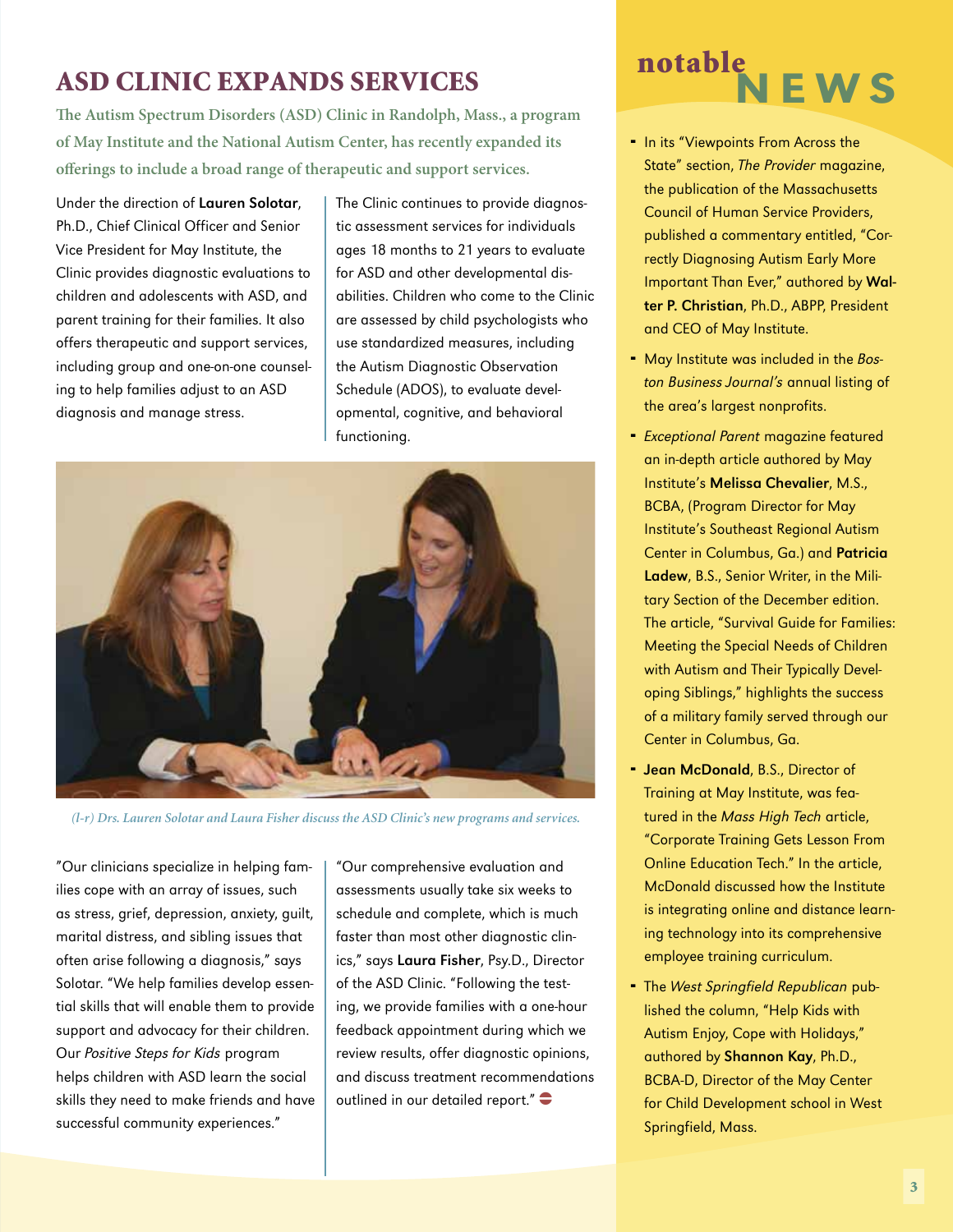# COMMUNITIES

#### **New England PBS Forum Draws Over 120 Attendees**

Educators from across the Northeast gathered in Massachusetts this past fall to learn about effective school-wide Positive Behavior Support (PBS) practices. Now in its fifth year, the forum, "PBS: Research to Practice," was presented by May Institute and the National Technical Assistance Center on Positive Behavioral Interventions and Supports.

Keynote speakers were Drs. Tim Lewis and Brandi Simonsen. Dr. Lewis is a Professor of Special Education at the University of Missouri, and directs its Center for School-wide Positive Behavior Support. Dr. Simonsen is Assistant Professor of Special Education in the Neag School of Education, and a research scientist with the Center for Behavioral Education and Research at the University of Connecticut.

The forum was designed to provide tools and strategies to schools and districts searching for ways to improve academic achievement and enhance the level of behavioral supports available to their students.  $\Box$ 

#### **OAR President Lectures at May**



This fall, May Institute was honored to host Peter F. Gerhardt, Ed.D., President and Chair of the Scientific Council for the Organization for Autism Research, who presented the workshop, "Bridges to Adulthood: Pro-

gramming for Quality of Life." The event drew almost 100 visiting professionals and May Institute staff who filled our Distance Learning Center to capacity.

Dr. Gerhardt discussed the challenges of helping individuals on the autism spectrum move from youth to adulthood. He offered practical suggestions for helping young adults learn how to interact with others in a dignified and appropriate manner at home and in the community. Dr. Gerhardt also stressed the impact that choice, control, and competence have on an individual's quality of life.  $\widehat{\rightarrow}$ 

## **NORTHEAST<sup>@</sup>MA**

## Family Night at the Brockton Rox "All He Has To Say" Says It All

Twenty-three-year-old Lea Bishop grew up knowing she wanted to work with children with autism. What she didn't know was that this journey would lead her to write "All He Has to Say," a poem/song inspired by her experiences as a teacher at the May Center for Child Development school in Randolph, Mass.

Lea began to pursue ways to use the poem to benefit children with autism, build public awareness, and offer support to parents. Professionals in the Boston music community banded together to set Lea's poem to music. The recording, "All He Has to Say" features award-winning singer/ songwriter aika (Aika Hirahara) on vocals, music by producer/

songwriter Nicolas Farmakalidis, and lyrics written by Boston songwriter Will Carr.

The song made its live debut at Family Night at the Brockton Rox baseball stadium with a special



*(l-r) Nicolas Farmakalidis, President and CEO of Neila Productions; aika; Lea Bishop; and Boston songwriter Will Carr at the debut performance of "All He Has to Say."*

performance by aika. The song is now available for purchase through www.allhehastosay.com, iTunes, and www.cdbaby.com. A portion of the proceeds from sales of the song are being donated to the May Center for Child Development school in Ran $d$ olph.  $\bullet$ 

#### **CARF Praises May's Educational Programs**

May Institute's four special education schools for children and adolescents with autism spectrum disorders, its school for students with brain injury, and more than a dozen affiliated community housing service locations have received three-year accreditation from the Commission on Accreditation of Rehabilitation Facilities (CARF).

CARF officials had high praise for May Institute employees, noting, "The staff members who provide direct services to children are dedicated, compassionate, skilled, and passionate about their jobs. They often provide services that go above and beyond their official job responsibilities." $\bullet$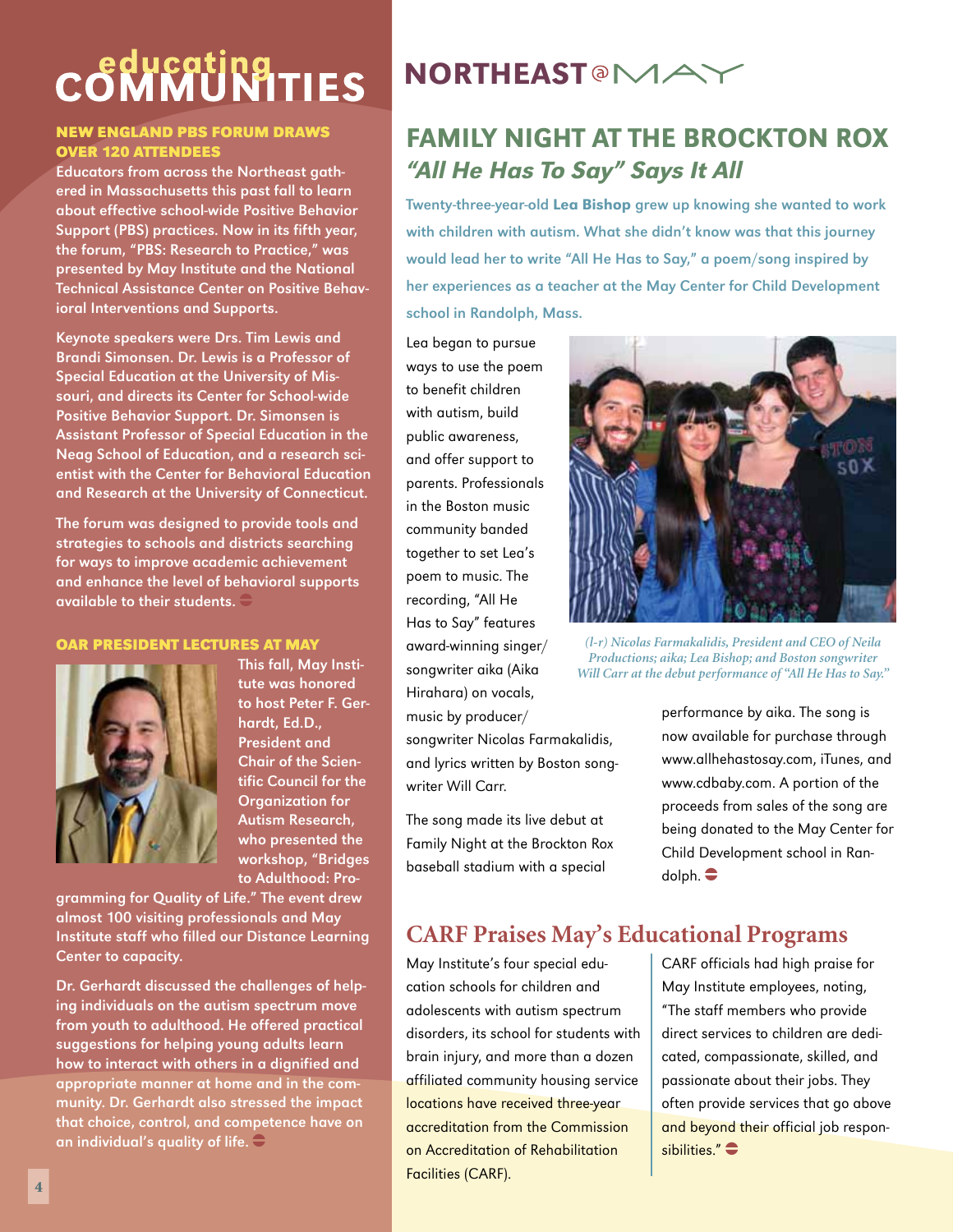#### New Randolph Adult Day Hab Program Thriving

Our new Adult Day Habilitation program in Randolph, Mass., has grown over the past few months and is now serving 42 young men and women. It is one of six Day Habs that serve adults of all ages with developmental disabilities.

The 6,000-square-foot facility, located just down the street from the May Center for Child Development in Randolph,



is part of an expansion of services that  $\frac{Scott, a program part to have a system between a system.}$  We are truly grateful to the corporations, *Scott, a program participant, is assisted by Angela Gokey.*



*Staff and program participants collaborate on an art project.*

includes the Center's new "upper campus" (featured in the Spring 2009 issue of @May). Whereas the upper campus was designed to meet the needs of students ages 16-22, the Day Hab program serves individuals ages 22 and older, providing vital adult services to individuals who have "aged out" of publicly funded special education services.

The program is open five days a week. It has six classrooms, exercise and craft rooms, a full kitchen and cafeteria, a laundry room, and treatment rooms. Participants receive speech, occupational, and physical therapy every week. They go on frequent community outings, such as visits to the local library and

weekly bowling events. Some volunteer for the local Meals on Wheels program. All these adults learn valuable skills and build meaningful relationships during their active and enjoyable days together.

"The focus of the Day Hab model is to help adults develop skills that will give them the opportunity to achieve their greatest level of independence," says Angela Gokey, B.A., Director of Day Services for our Mashpee and Randolph sites. "This program is ideal for the 'Turning 22' population. Now we can transition students who have graduated from our May Centers to the Day Hab and provide continuity of service and  $core''$   $\triangle$ 





foundations, and agencies that support our vital services through their grants and donations. Recent supporters include:

The Ludcke Foundation awarded a \$40,000 third-year grant to the ASD Clinic to support diagnostic and assessment services and parent education programs.

2. The Quest Diagnostics Foundation awarded a \$5,000 grant in support of the early detection and diagnostic services offered by the ASD Clinic.

3. The Sidney R. Baer, Jr. Foundation donated a \$4,000 training grant to Cove Clubhouse, which serves individuals with mental illness.

2009 Rodman Ride for Kids corporate sponsors, including:

\$30,000 – Stephen H. Peck & Associates/UBS

\$5,700– Merrill Lynch, sponsor of Team Merrill Lynch

- \$5,000 Todson, Inc., sponsor of Team Todson, plus \$1,369 in in-kind donations \$2,500 – Krokidas & Bluestein
- \$2,000 Paul Pawlowski (for Crowley Drive Trust and 596 Summer Street, LLC)
- \$1,000 was contributed by the following: Cummings Properties Telamon Insurance & Financial Network Hudson Elderidge Insurance Agency Jackson Lewis, LLP Signature Printing

The Frank Stanley Beveridge Foundation donated \$5,000 in support of May Institute's Rodman Ride for Kids efforts.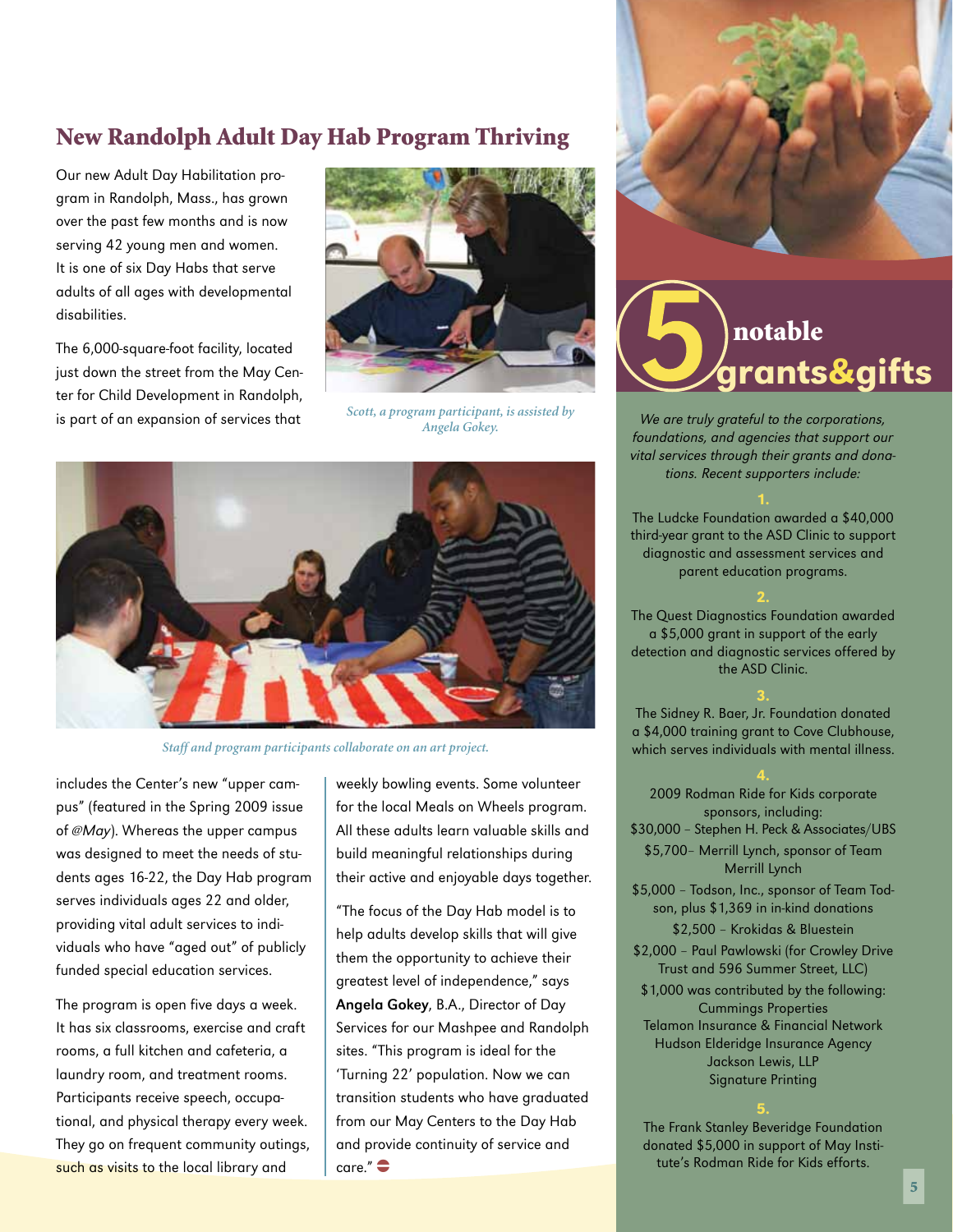## Hole in One!

May Institute's Adult Services Division extends a warm thank you to those who supported its annual Summer Scramble Golf tournament in 2009. The event was held on a perfect summer day at Newton Commonwealth Country Club in Newton, Mass. Close to 100 golfers from across New England brought their best game, sharing in the competition, comaraderie, and satisfaction of supporting a good cause.



*Teammates look on as one golfer prepares to sink his putt.*

Generous sponsors included Capitol Grille in Burlington; Kallandavis, LLC; Fund for Autistic Children; and Crestview Function and Banquet Hall. Lucky winners of the raffle and silent auction took home gifts donated by restaurants, individuals, and professional sports franchises in the Greater Boston Area. These included signed World Series memorabilia from Red Sox great Curt Schilling.

For information about the 2010 May Institute Summer Swing, please contact Shawn Parker at 781-286-0200 or sparker@mayinstitute.org.

## Rodman Ride Brings in More Than \$173,000 *Raising Critical Funds for May's Children's Services*

**Thanks to the combined efforts of employees, Board of Trustee members, business partners, corporate sponsors, foundations, and friends, May Institute's children's programs in the Northeast received more than \$173,000 from the Rodman Ride for Kids umbrella matching gift charity.**



*Staff from the May Center school in Woburn volunteered at the event and also cheered on rider Jessica Hamill, a teacher at the school.*

On a beautiful Saturday in September, riders from 15 May teams rode a total of 1,975 miles in the 19th annual Rodman Ride. This was the Institute's third year of participation in this extraordinary fundraising event for youth-focused agencies throughout the Commonwealth.

Among this year's distinguished group of riders were May Institute staff, Board of Trustees members, business partners, parents, and friends. A special thanks to board members Jory Berkwits and Robert Yelton for

joining us as enthusiastic riders, and to fellow board members Neal Todrys, Steve Young, and Catherine Crone Coburn for supporting our team as "virtual" riders.

Staff from various May children's programs also formed teams to raise money for the children they serve.

With strong support from corporate sponsors including Stephen H. Peck & Associates/UBS, Merrill Lynch, and Todson, Inc., we exceeded our \$150,000 goal. That success earned us another \$22,665 from the Ride for

Kids organization—a 15 percent match for every dollar we raised.

One hundred percent of the funds will support program priorities such as:

- Classroom materials, books, furniture, iPods, a Wii, and other electronics
- Student outings and enrichment activities
- **Equipment for a pym** program serving children with behavioral health challenges

For a list of 2009 Rodman Ride for Kids corporate sponsors, please see page 5. See photos of the Ride on opposite page.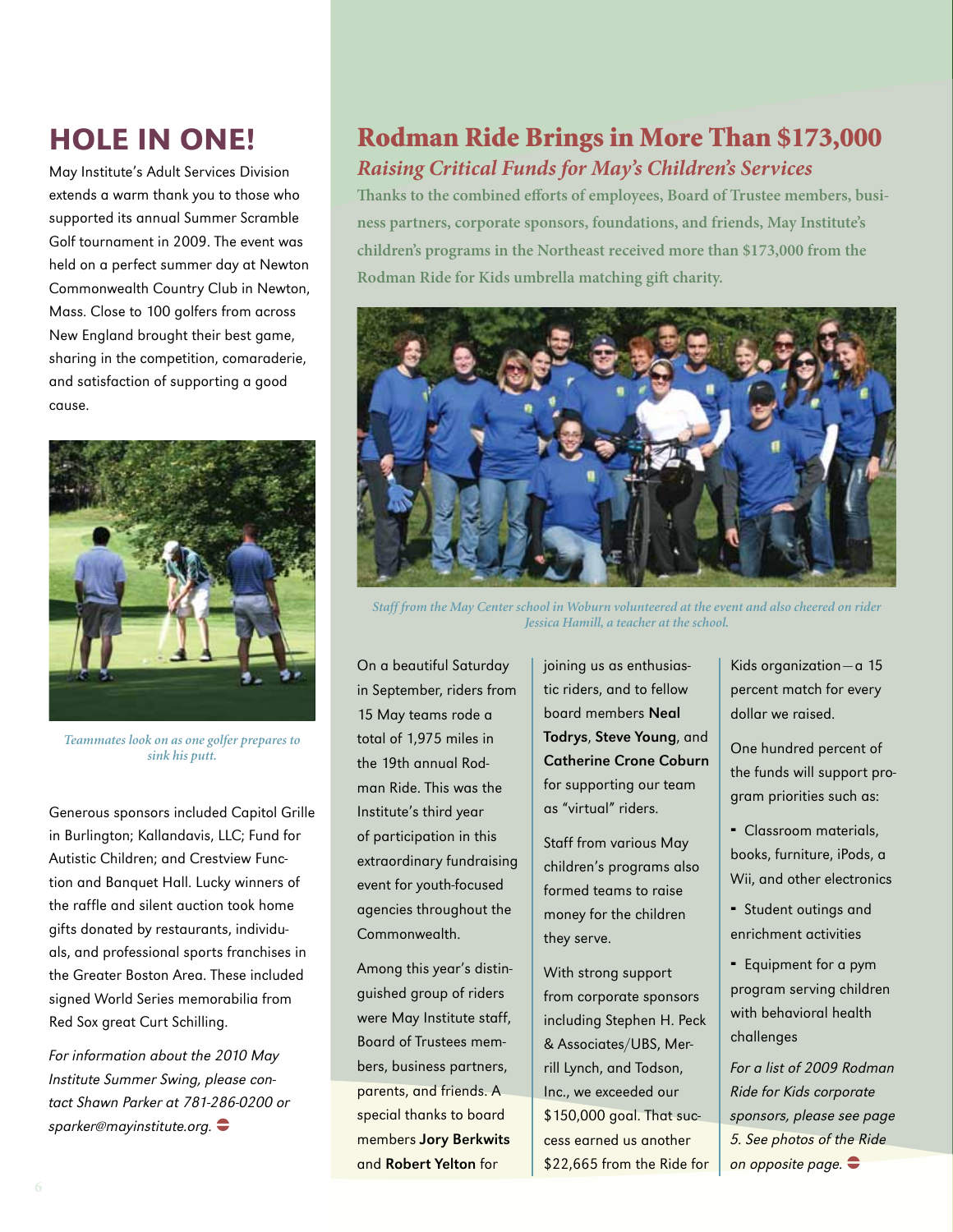

*(l-r) Ethan Berkwits gets pinned by Maisie Mulcahy as Jory Berkwits, May Institute's Chairman of the Board of Trustees, looks on. All were members of Team Merrill Lynch.*



*May Institute supporter Paul Pawlowski and wife Janet pose for a photo before their 25-mile trek.* 



*Members of Team Truman including (l-r) Randolph May Center parent Stephen Mahoney, along with Andrée Corroon and Linus Cooke are ready and set to ride.*



*May Institute's Chief of Business Development Heidi Howard gives May Ambassador and rider Christa Keil two thumbs up!* 



*Randolph May Center parent Jim Wright peddles for the cause.*



*(l-r) May Institute Board members Neal Todrys and Robert Yelton, with riders and employees Ralph Sperry, Bethany Condo, Michelle Graham, and Susan Wilczynski, along with May friend Jeff Oresik.*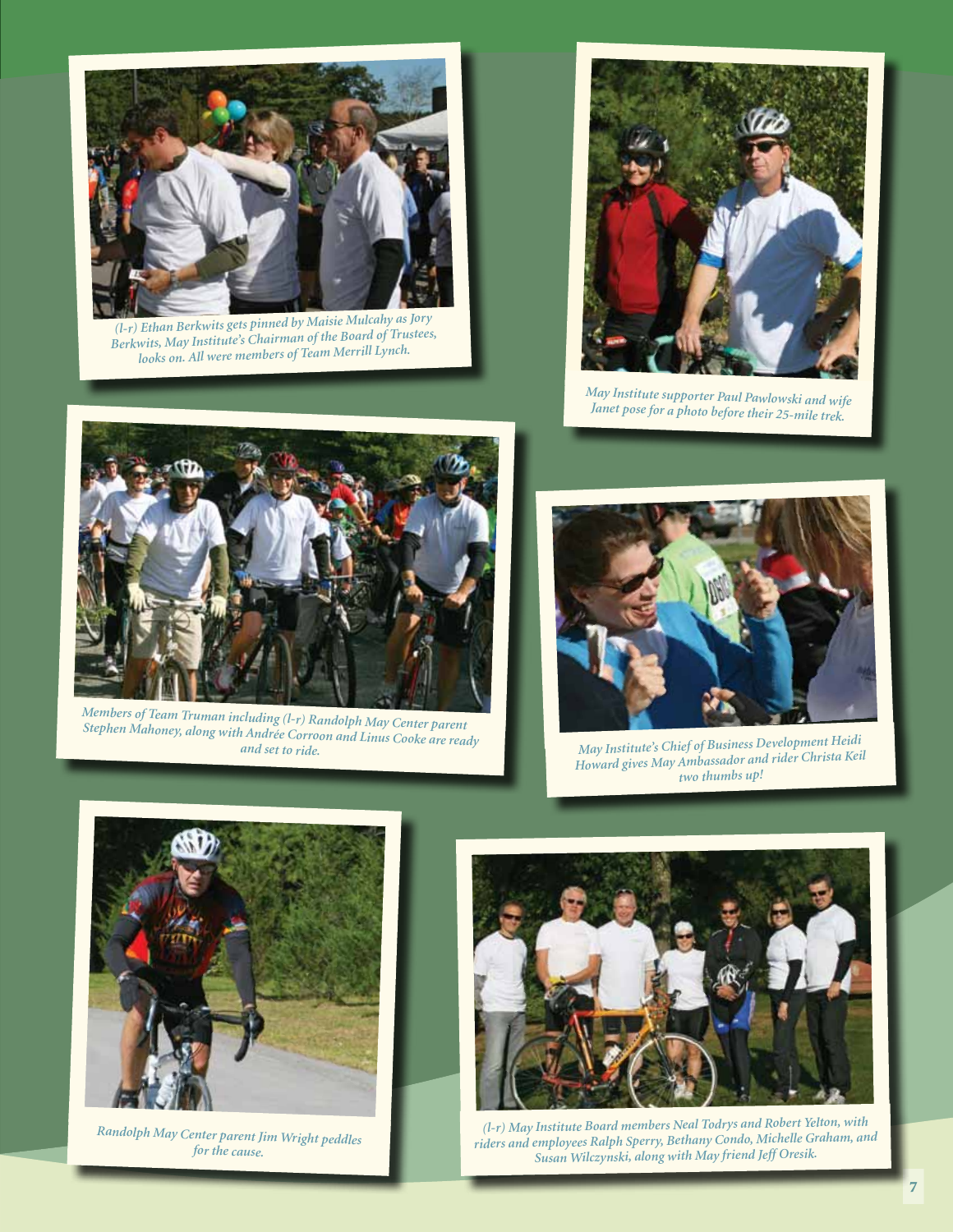## **SOUTHEAST<sup>@</sup>MA**

#### Georgia Center Training Next Generation of **Therapists**

The Southeast Regional Autism Center (SERAC) in Columbus, Ga., participated in the recent Alabama Association for Behavior Analysis conference in Birmingham, Ala. The influential conference drew hundreds of professionals and students from the region. Among the highlights for the SERAC staff was the opportunity to meet graduate students from Auburn University who would be interviewing for a 2010-2011 fellowship with May Institute.



*(l-r) Jade Lewis, M.Ed., BCBA, Clinical Director at SERAC; Linda LeBlanc, Ph.D., BCBA-D, Co-director of the ABA program at Auburn University; and Melissa Chevalier, M.S., BCBA, Program Director at SERAC stand next to the May Institute booth while at the conference.*

The ongoing affiliation between Auburn University and SERAC has been very rewarding. Each fall, the Center interviews graduate students from Auburn's Applied Behavior Analysis (ABA) program for a fellowship position as a therapist in our Columbus Center. This one-year practicum allows for immediate job placement with May Institute when the student earns a master's degree in  $ABA.$   $\bigoplus$ 

#### Services Expand to North Carolina... **continued from page 1**

"As one of the nation's largest employers of BCBAs and BCaBAs in the country, we are committed to making our services accessible to military families who have children with autism spectrum disorders," says Heidi Howard, M.P.A., Chief of Business Development at May Institute.

a licensed psychological associate, is the Clinical Director of the new Center. She relocated to Jacksonville from Columbus, Ga., where she had previously served as Clinical Director at the Center there.

Just a few weeks after Cooper's ABA therapy began, his mother, Tanya, noticed a



*Anne Stull works on an activity with Cooper during one of his home-based sessions.* 

#### **One Family's Story**

"It's amazing that we're getting applied behavior analysis services right in this area," said Tanya Anderson, whose husband is in the School of Infantry at Camp Geiger near Jacksonville, N.C. Their 6-year-old son Cooper was diagnosed with an autism spectrum disorder (ASD) in 2008. The family was approved by the military to receive services in January of 2009, but had been on a waiting list until the Southeast Regional Autism Center began providing services.

Since then, Cooper has been receiving applied behavior analysis (ABA) therapy from Anne Stull, M.A., LPA, BCBA. Anne, change for the better. "It's amazing," she said. "It's a program for me, too. Cooper and I work with Anne three days a week. I sit and observe so I can reinforce what she's teaching."

"There has been a tremendous amount of interest in our services expressed by families and friends of children with ASD as well as by the professional community in the Camp Lejeune/Cherry Point area," said Stull. "I'm looking forward to working with more families like the Andersons."

For more information about our North Carolina program, visit www.mayinstitute.  $\mathsf{orq.}$  $\bullet$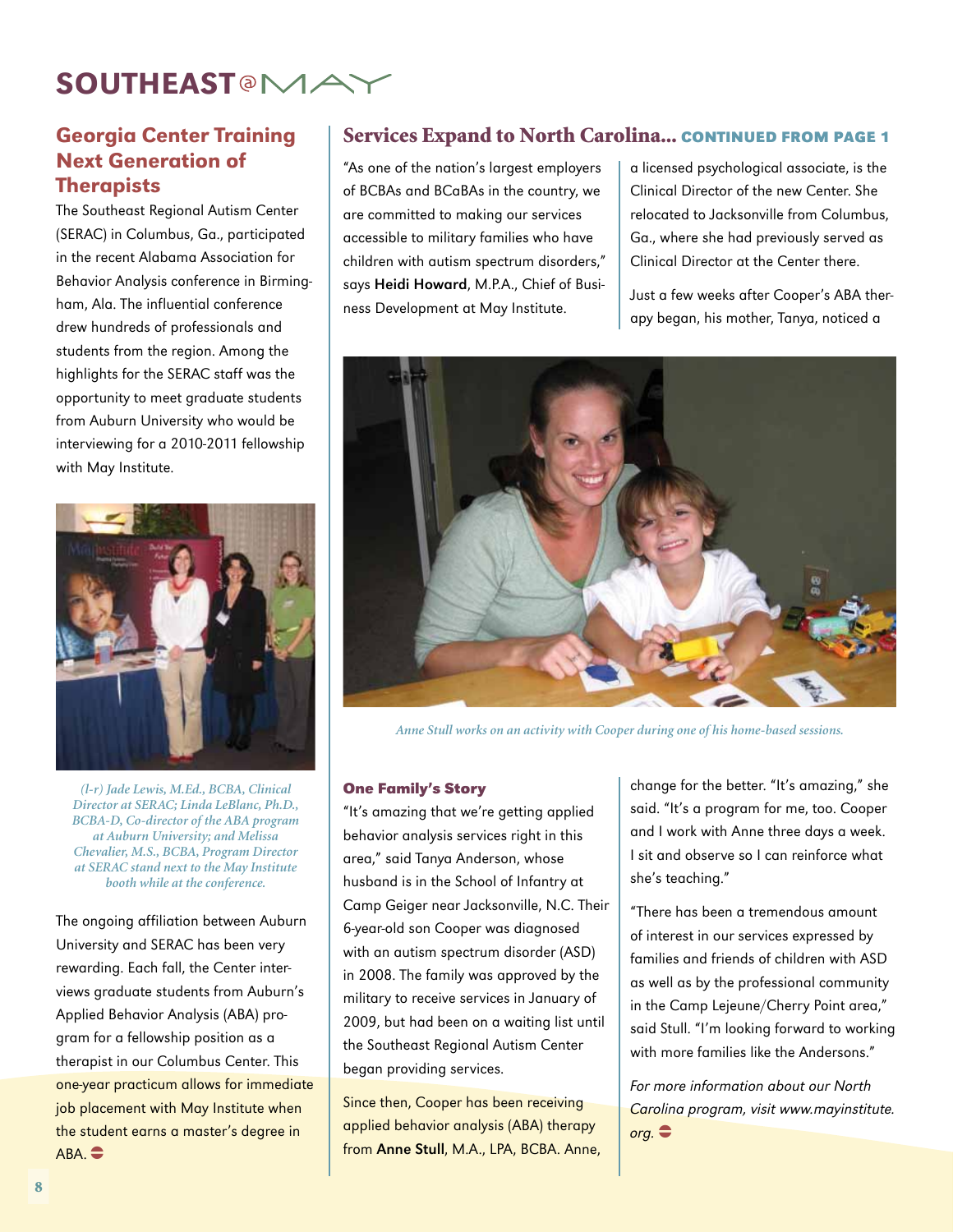## WEST COAST<sup>®</sup>MA

#### **California Staff Weighs in on UC Davis Study**

Two of our senior clinical staff in California recently teamed up to respond to the San Jose Mercury News article, "Autism Cluster Found in Santa Clara County Linked to Parent Education, not Neighborhood Toxins."

The study, conducted by the University of California-Davis, identified regions in California with high numbers of autism cases, and linked those clusters to areas where parents are older, more educated, and white. They suggest that this demographic is more likely to fight for

#### TBS Festival Celebrates School Community



a diagnosis and seek the services that accompany it.

In their Letter to the Editor, Eleanor Castillo Sumi, Ph.D. (Clinical Director of our Pediatric Specialty Center in San Jose) and Ethan Long, Ph.D., BCBA-D (Vice President of West Coast Services) stress that communities must make diagnostic and treatment services more readily available. "The results of the study," they conclude, "remind us of the challenges we face in providing autism services equally to all families. We must work diligently to close the gap." $\bullet$ 

#### Students, families, and staff had a wonderful time at The Bay School's (TBS) Harvest Festival, which celebrated the end of fall. TBS, one of May Institute's special education schools for children and adolescents with autism spectrum disorders and related disabilities, is located in Santa Cruz, Calif.

Students and families participated in pumpkin-carving, face-painting, and cookie-decorating. A dance party capped off the afternoon.  $\bullet$ 

*ABOVE: Isaiah, a TBS student, spent the afternoon painting with instructor Cristina Shelbrick, B.A.*

*RIGHT: (l-r) Senior instructor Andy Vo, B.A., and Greg, a student, flex their superhero muscles.*



# names<br>& FACES

#### Trustees' Fund Award Winners

Six May Institute employees were recently honored with the 2009 Trustees' Fund Awards. Established in 1993 and funded by May Institute Board of Trustee members, these awards recognize individuals who exemplify the Institute's ideals of service and professionalism. Each award recipient received a plaque and a gift of \$500.



Lisa Cook, Office Administrator at the May Counseling Center in Walpole, Mass.



Joyce Hinds, Program Specialist for Adult Services in Springfield, Mass.



Laura Newman, B.A., BCaBA, middle school classroom Teacher at The Bay School in Santa Cruz, Calif.



Brittany Schwegman, Direct Care Behavior Assistant for the Florida Division in Orange Park, Fla.



Michael Sobezenski, Program Coordinator at the Boxford residence in Boxford, Mass.



Anne Stull, M.A., LPA, BCBA, Clinical Director for the Southeast Regional Autism Center in Jacksonville, N.C.

"I am very proud of each of this year's Trustees' Fund Award winners," said Walter P. Christian, Ph.D., ABPP, President and CEO of May Institute. "Their daily dedication to their work and to May Institute's mission enriches the lives of the individuals we serve." $\bullet$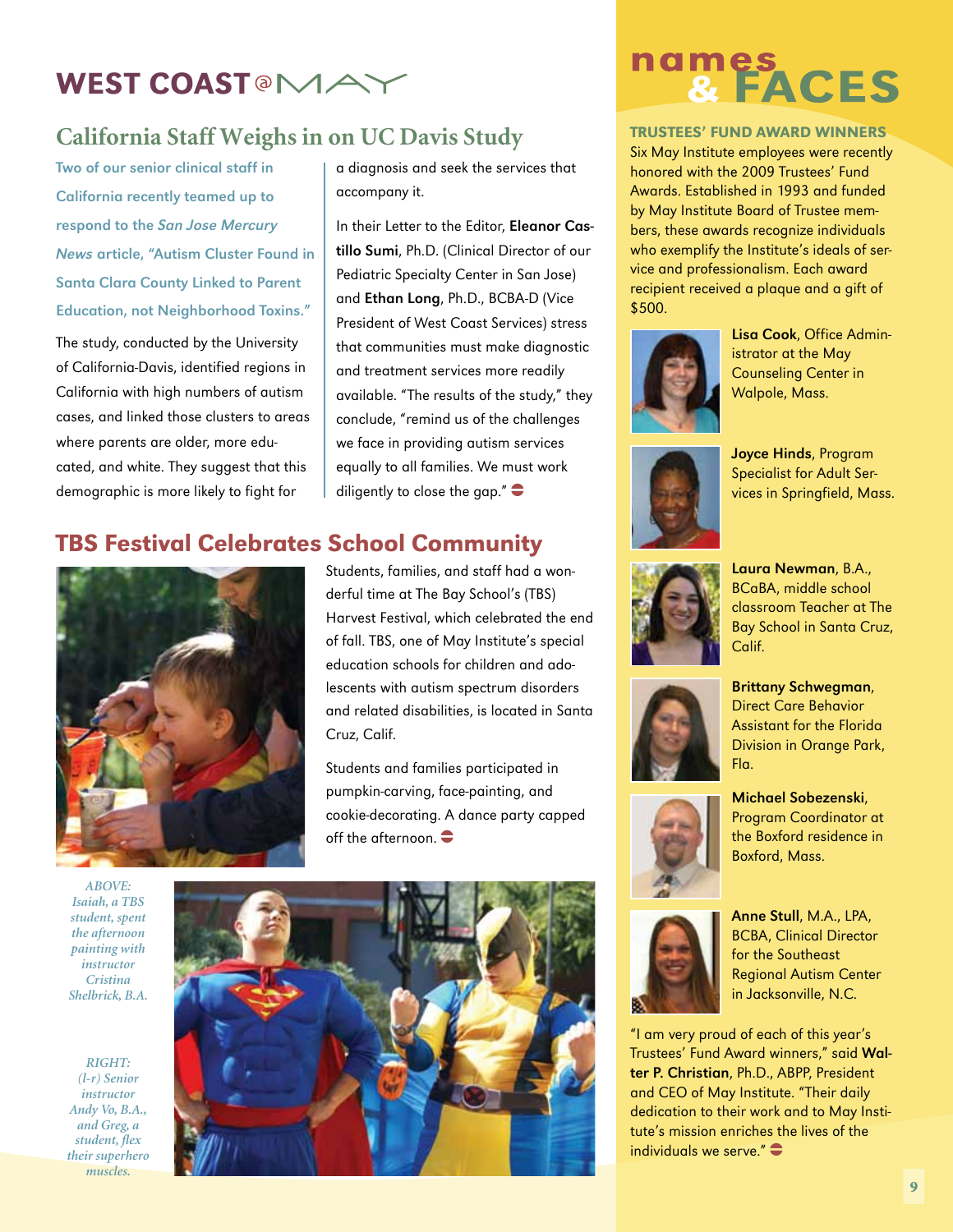# **National Autism Center**

### **Ford Hall Forum Discussion Hits Home for Autism Community**

**This fall, nearly 150 members of the community participated in an event sponsored by the Ford Hall Forum and the National Autism Center (NAC) that focused on critical questions surrounding autism — one of today's greatest healthcare challenges. The event, entitled, "Autism: Beyond Cause and Cure," was held at Suffolk University in Boston.** 

Moderator Jim Brett, President and CEO of the New England Council, led the lively discussion. "We as a community have a responsibility to create opportunities for individuals on the autism spectrum," Brett says, "and to break down barriers that inhibit their full participation."

To view a video of the evening's presentation, visit www.nationalautismcenter.org.  $\bullet$ 

#### educators Respond enthusiastically to Autism Manual

The National Autism Center (NAC) recently wrote and published a comprehensive manual entitled, Evidence-Based Practice and Autism in the Schools. NAC has already distributed thousands of copies of the manual to special educators in school districts across the country. The 181-page manual incorporates important findings from the National Standards Report and includes the Findings and Conclusions report in its appendix.



*Rear (l-r): Moderator James T. Brett, President and CEO of the New England Council and current chair of the Governor's Commission on Developmental Disabilities; Dominick Ianno, President of the Ford Hall Forum at Suffolk University and Director of Public Affairs – Northeast Region for Pfizer, Inc.; and Alex Minier, Executive Director of the Ford Hall Forum at Suffolk University. Front row (l-r) Brenda Smith Myles, Ph.D., consultant with the Ziggurat Group and the National Professional Development Center on Autism Spectrum Disorders, and Chief Program Officer for the Autism Society of America; Rebecca Woodcock, M.Ed., the parent of a child with autism and special needs teacher; and Susan M. Wilczynski, Ph.D., BCBA, Executive Director of NAC.*

Thousands of visitors to NAC's website from around the country and beyond have downloaded free copies of the manual, which is also available for purchase.

"We have been overwhelmed with the response to this effort," said Susan M. Wilczynski, Ph.D., BCBA, Executive Director of the National Autism Center. "We created this manual for educators as a means of promoting evidence-based practice for ASD in schools because we know that research-supported interventions are most likely to produce positive outcomes." $\bullet$ 

#### Grants Make Manual Possible

The development and publication of the manual, Evidence-Based Practice and Autism in the Schools, were made possible through the following gifts to NAC:

- The Niel M. Wreidt 2003 Revocable Trust donated \$120,000 for the development of this manual, and two that are forthcoming.
- A \$39,150 grant from the American Legion Child Welfare Foundation allowed NAC to distribute 3,000 free manuals to special educators from across the country  $\bullet$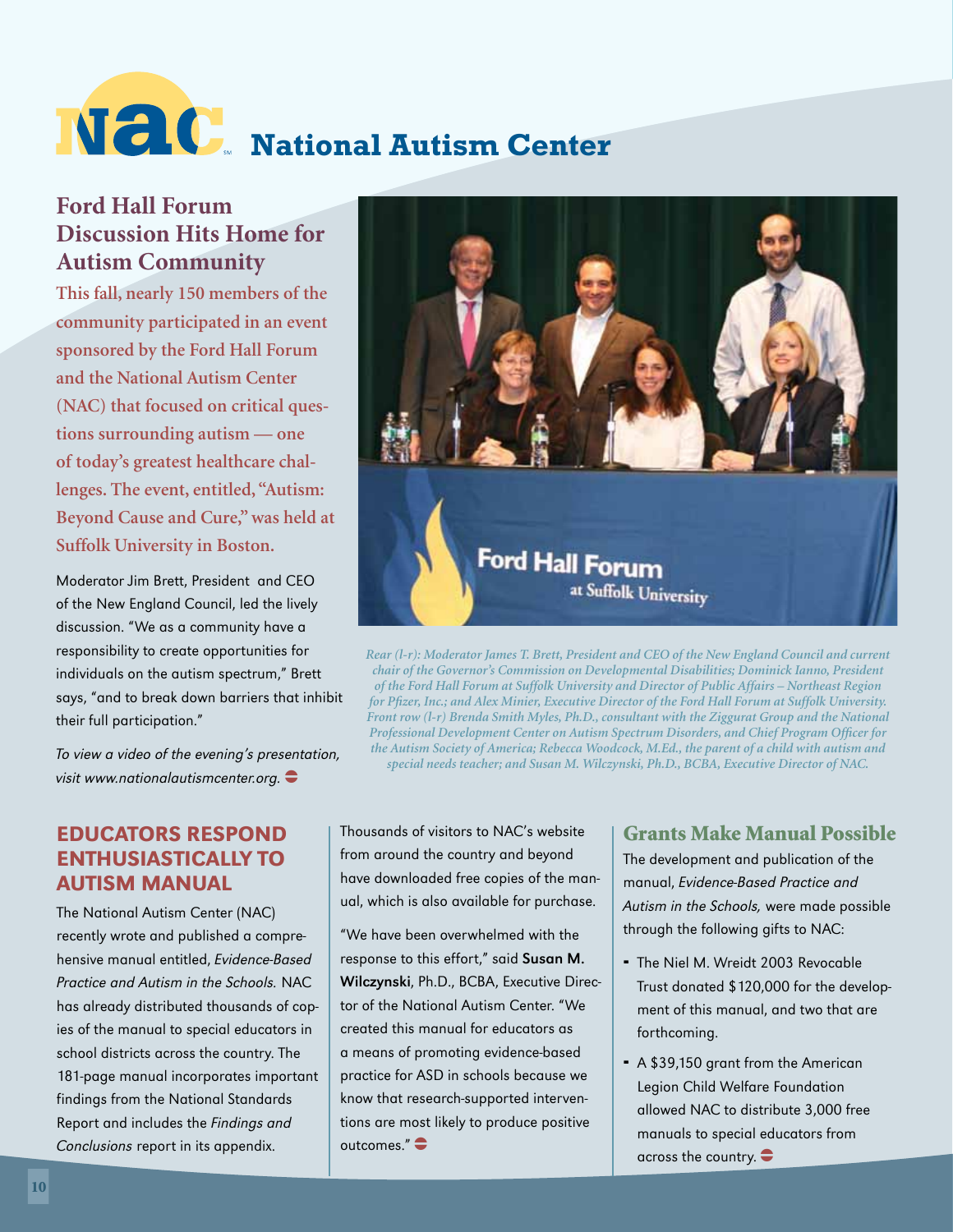#### National Standards Disseminated Worldwide

In the past few months, families, educators, and services providers from all 50 states and more than 40 countries interested in learning more about effective treatments for individuals with autism spectrum disorders (ASD) have turned to the National Autism Center for guidance.

Following the conclusion of the Center's multi-year National Standards Project

(NSP) and the subsequent publication of its findings, more than 22,300 copies of the 53-page Findings and Conclusions report and the full 160-page

The reports describe 11 "established" treatments that produce beneficial outcomes and are known to be effective for individuals (under 22) on the autism spectrum. They also identify 22 "emerging" treatments that have some evidence of effectiveness, but still require more research, and five "unestablished" treatments that have little or no evidence of

**This report cuts through the confusing and often conflicting information about the myriad treatments available for ASD.**

Susan M. Wilczynski, Ph.D., BCBA Executive Director, NAC

National Standards Report have been downloaded from the Center's website.

The reports cover a broad range of treatments and identify the level of scientific evidence available for each. They include 775 research studies—the largest number of studies ever reviewed—and provide specific information about the age groups, treatment targets, and diagnostic populations to which these treatments have been applied.

limitations of the existing autism treatment research and encourage the scientific community to more aggressively pur-

effectiveness. In addition, the reports identify

sue targeted treatment research.

These publications also offer guidance on how to integrate professional judgment, family values, and preferences into treatment selection in order to build capacity and implement interventions accurately.

To learn more about the NSP and support for the initiative, and to access the reports and manuals, visit www.nationalautismcenter.org.  $\bullet$ 

#### NAC in the News

- A press release announcing the completion of the National Standards Project and the release of important findings (see related article) garnered more than 220 media pick-ups, including coverage on numerous national websites.
- The National Autism Center was featured in a television segment on Fox News/5 in Washington, D.C., entitled, "Military Families Battle Against Autism," as well as on WBZ Radio Boston and Boston.com.
- In its December issue, Exceptional Parent magazine published the article, "Setting the Standard for Autism Treatments: National Autism Center Releases Groundbreaking Report." The article discusses the release of the National Standards and features a mother's struggle to identify effective autism treatment for her son.
- A State House News (Boston, Mass.) article, "Backers of Autism Treatment Call Insurance Coverage a 'Human Right,'" featured Susan M. Wilczynski, Ph.D., BCBA, Executive Director of the National Autism Center, who commented on the effectiveness of applied behavior analysis.

### NAC Lends A Voice on Beacon Hill to Support Autism Insurance Bill

To date, 15 states have passed legislation that requires private health insurers to cover evidence-based treatment of autism spectrum disorders (ASD). Massachusetts is among 20 additional states pursuing similar legislation.

Susan M. Wilczynski, Ph.D., BCBA,

Executive Director of the National Autism Center (NAC), recently joined the autism community on Beacon Hill in Boston to provide testimony on the importance of passing such a bill. An Act Relative to Insurance Coverage for Autism—H 3809 (ARICA) is currently under review by the state legislature.

A letter to NAC from Advocates for Autism of Massachusetts praised Dr. Wilczynski's testimony as "well received" and one that "made a powerful impact on the legislators." At press time, a final decision on the bill had not been made. For updates on this critical legislation, visit www.nationalautismcenter.org.  $\bullet$